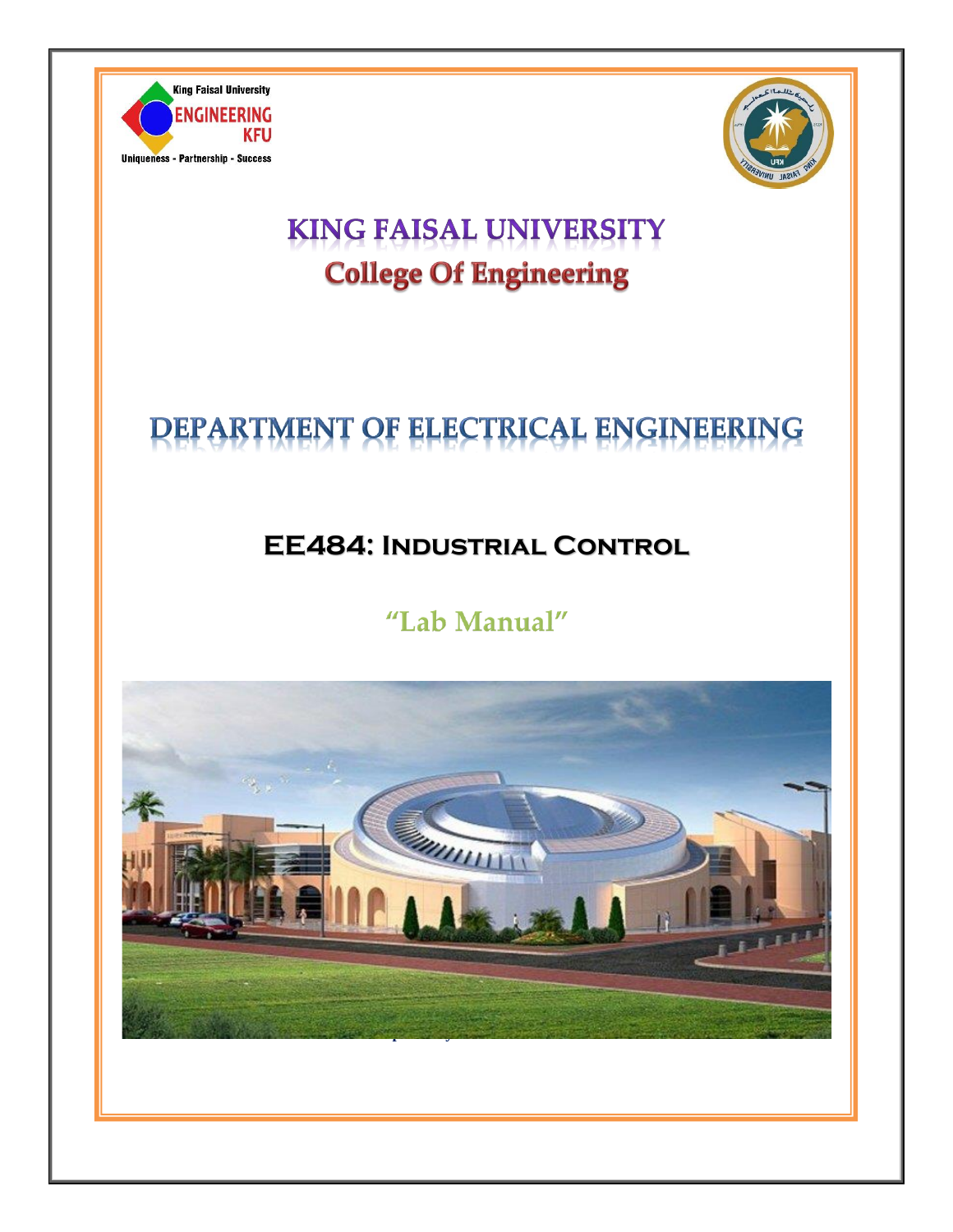## **Major Topics covered and schedule in weeks:**

|                                           | Topic | Week # | <b>Courses Covered</b> |
|-------------------------------------------|-------|--------|------------------------|
| <b>Basic PLC Trainer Operations</b>       |       |        | EF484                  |
| <b>Basic Timer and Counter Operations</b> |       |        |                        |

**Specific Outcomes of Instruction (Lab Learning Outcomes):**

- **1.** Get familiar with PLC programming
- **2.** Use the PLC to design and build industrial application

#### **Student Outcomes (SO) Addressed by the Lab:**

|              | <b>Outcome Description</b>                                                                                                                                                                                                                       | Cont<br>ribut |
|--------------|--------------------------------------------------------------------------------------------------------------------------------------------------------------------------------------------------------------------------------------------------|---------------|
| $\mathbf{z}$ | <b>General Engineering Student Outcomes</b>                                                                                                                                                                                                      | ion           |
| 1.           | an ability to identify, formulate, and solve complex engineering problems by applying<br>principles of engineering, science, and mathematics                                                                                                     | M             |
| 2.           | an ability to apply engineering design to produce solutions that meet specified needs with<br>consideration of public health, safety, and welfare, as well as global, cultural, social,<br>environmental, and economic factors                   |               |
| 3.           | an ability to communicate effectively with a range of audiences                                                                                                                                                                                  | M             |
| 4.           | an ability to recognize ethical and professional responsibilities in engineering situations and<br>make informed judgments, which must consider the impact of engineering solutions in global,<br>economic, environmental, and societal contexts |               |
| .5.          | an ability to function effectively on a team whose members together provide leadership,<br>create a collaborative and inclusive environment, establish goals, plan tasks, and meet<br>objectives                                                 | M             |
| 6.           | an ability to develop and conduct appropriate experimentation, analyze and interpret data, and<br>use engineering judgment to draw conclusions                                                                                                   | H             |
| 7.           | an ability to acquire and apply new knowledge as needed, using appropriate learning<br>strategies                                                                                                                                                |               |

## **Table of Content**

| Sn             | <b>Experiment Name</b> | <b>Page Number</b> |
|----------------|------------------------|--------------------|
| 1              |                        | $\overline{4}$     |
| ii             |                        | 9                  |
| iii            |                        | 10                 |
| iv             |                        | 11                 |
| V              |                        | 14                 |
| vi             |                        | 15                 |
| 1              |                        | 18                 |
| $\overline{2}$ |                        | 21                 |
| 19             |                        | 74                 |
| 20             |                        | 78                 |
| 21             |                        | 81                 |
| 22             |                        | 85                 |
| 23             |                        | 86                 |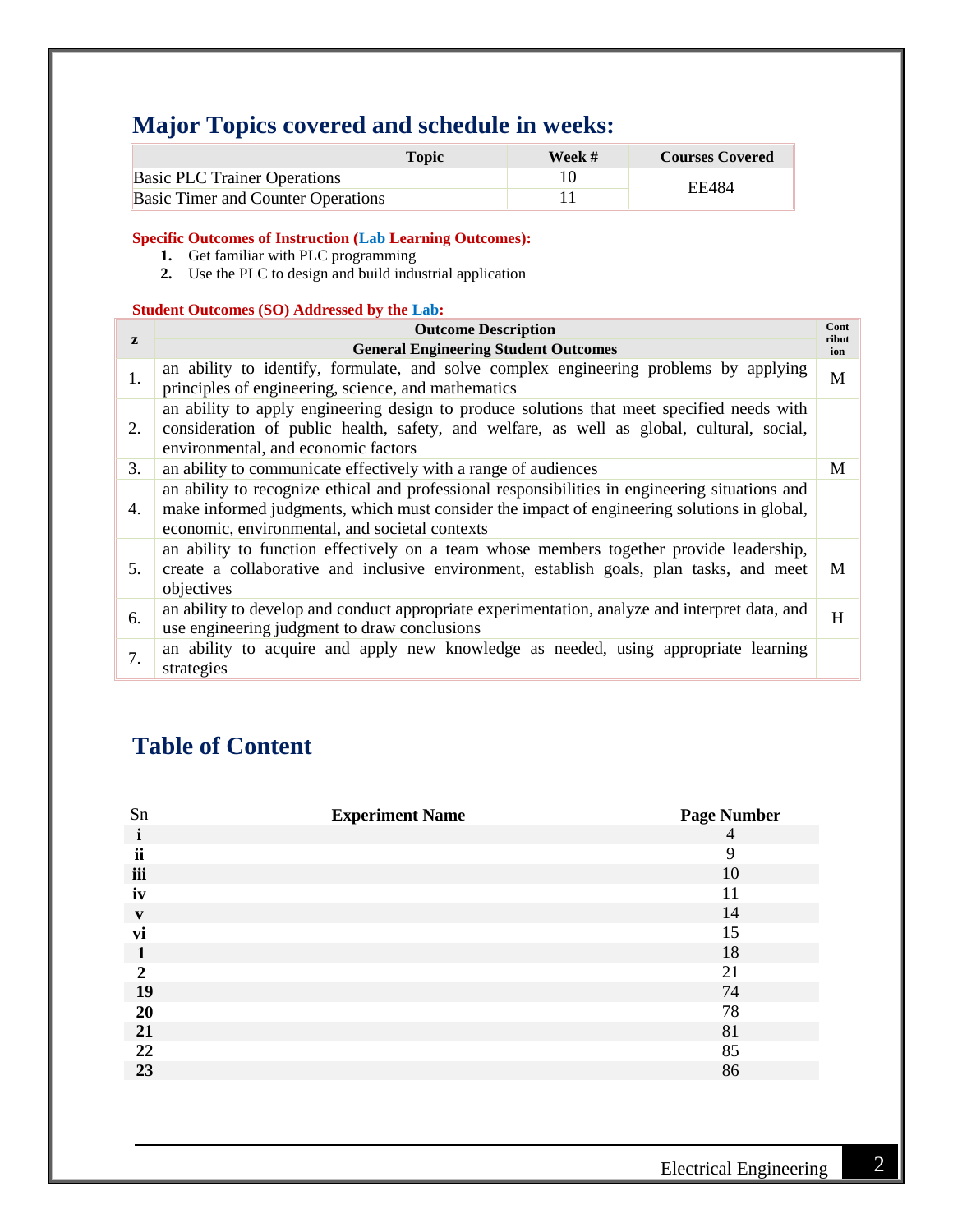## **Experiment 1: Basic PLC Trainer Operations**

## **I. Objective:**

Through this experiment, the students will be introduced to OMRON LABTECH LDA-PLC-03 Trainer, its components, features and capabilities. They will be given also some basic understanding on how to work with the OMRON PLCs.

## **II. Test Standard**

IEEE 3001.11-2017 - IEEE Recommended Practice for Application of Controllers and Automation to Industrial and Commercial Power Systems

### **III. Theory:**

#### **III.1. Hardware:**

#### **III.1.1. PLC Trainer Kit:**

The LDA-PLC-03 trainer is a kit based on the Omron PLC, a leader in industrial automation. The trainer is compatible with a variety of accessories and peripherals, thus allowing it to be easily expanded into larger systems.

When observing the main unit, you should find the following

- **An OMRON CPM2A CPU**
- The I/O simulation with toggle switches (internal)
- LED display (internal)
- Series of 4mm sockets connected to the PLC I/Os.



**Figure 1: overview of the LDA-PLC-**

**03 trainer kit**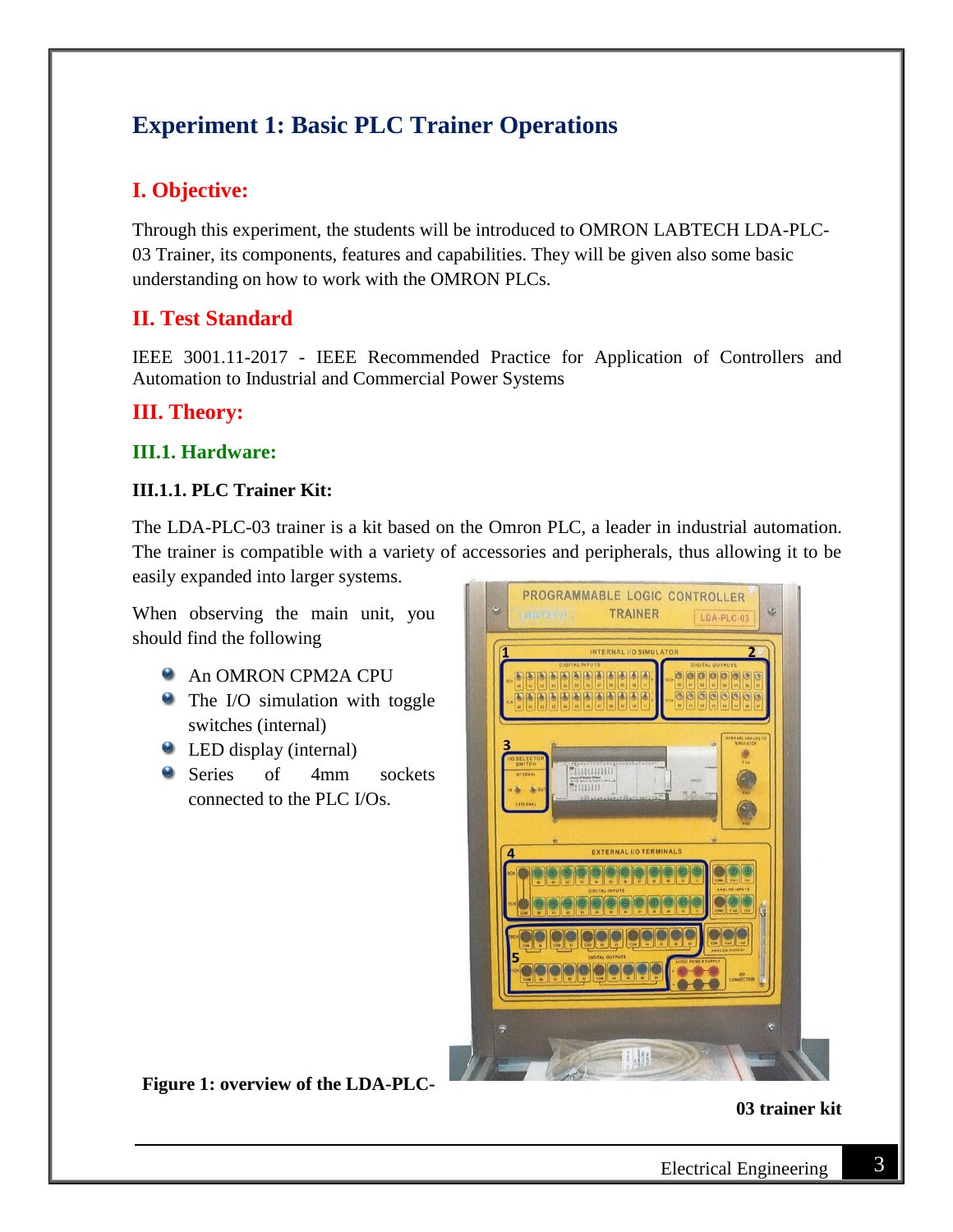1: The Internal simulation inputs on the PLC consist of toggle switches

2: The Internal simulation outputs consist of LEDs and can be used to monitor the status of the output ports

3: The testing mode can be changed between the internal mode (with switches & LEDs) or external mode (using external components) (this can be done using IN / OUT pins on field 4 & 5)

4: External input pins come from the base station LDA-PAP-B. Note, however, that the input ground must be connected to the base station ground too.

5: External output pins also come from the base station LDA-PAP-B, and can be LEDs, or Relays, or a Buzzer.

#### **1.2. LDA-PAP-B Base Station:**

The LDA-PAP-B is a part of the LDA-PLC-03 Trainer. It provides external components to use

with the PLC trainer. It has the following components:

1: External LEDs

2: External inputs are composed of toggle switches and pushbuttons

3: A Buzzer, which can be considered as solenoids

4: Control relays

5: Extension modules holder: it is used to plug extension modules available with the kit in order to try real life scenarios

6: Power supply (hidden by 5) pins  $(+ \& -)$ , they are used for different purpose with the switches to power the LEDs or relays etc.



### **III.2. CX software:**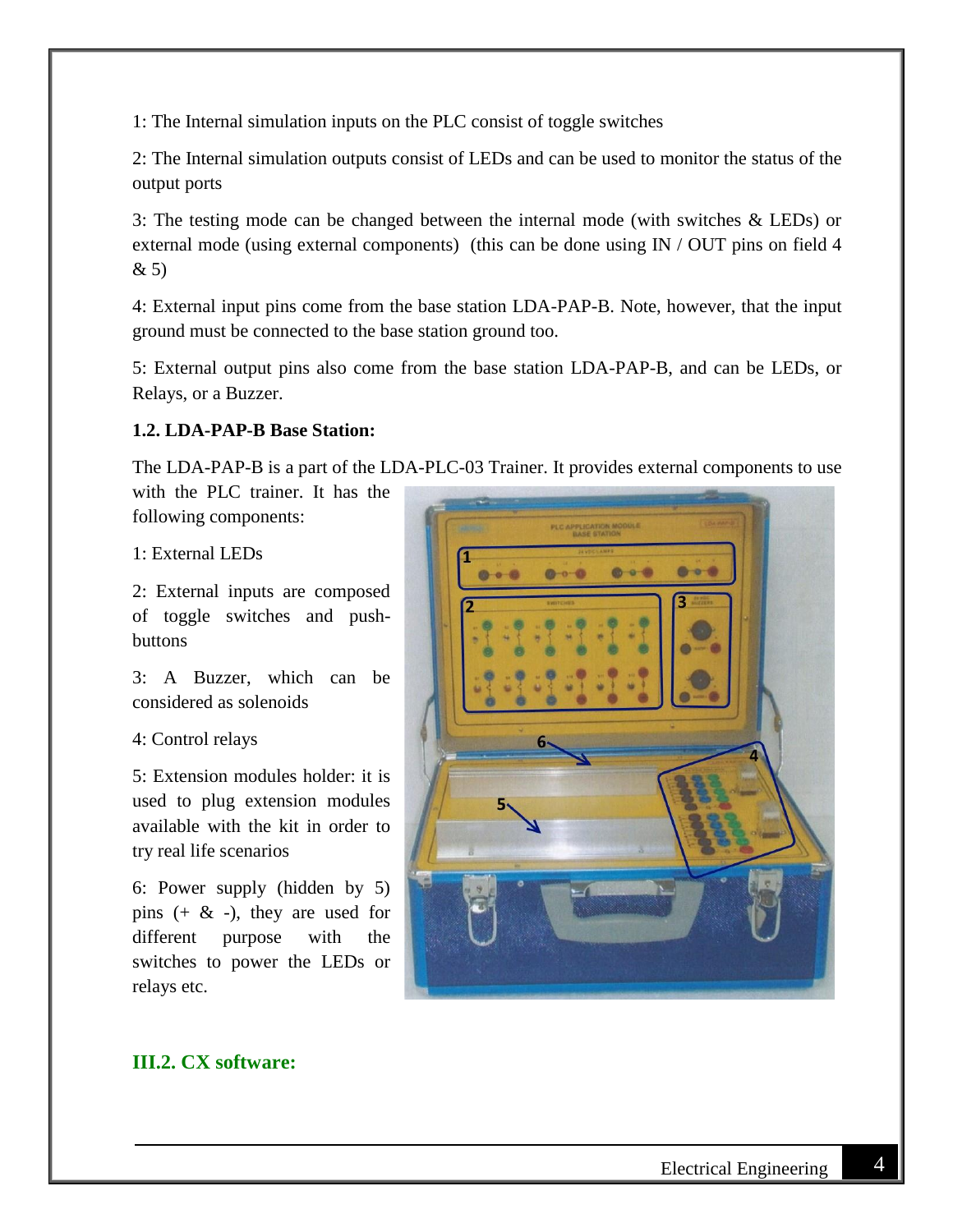The CX software is part of OMRON CX-One suite for creating, editing and transferring PLC programs. It has the ability to communicate with the PLC and monitor the state of its inputs and outputs at real time.

## **IV. Apparatus:**

- LabTech LDA-PLC-03 Trainer.
- **C** LDA-PAP-B Base station
- CX controller software.

## **V. Procedure:**

1. Verify that the PLC is connected to the PC through the COM port (via the RS232 cable).

2. Open the CX programmer and create a new file, you will get the screen below:

| 雲                                                                                                                                                                                                       | Untitled - CX-Programmer - [NewPLC1.NewProgram1.Section1 [Diagram]]                                                | $\Box$                |
|---------------------------------------------------------------------------------------------------------------------------------------------------------------------------------------------------------|--------------------------------------------------------------------------------------------------------------------|-----------------------|
| 門<br>File Edit View Insert PLC Program Simulation Tools Window Help                                                                                                                                     |                                                                                                                    | $ E$ $\times$         |
|                                                                                                                                                                                                         | ◘ ☞ ■   №   ⊕  3 ↓ № №   №   ∞ ≥ ≥   ₩ ≭ ₩ ¼   ① ? №    ▲ ☆ ₩   №   №    № 18 13    % ☆ «     ⊞ ₩ ₩ № 15 №    № 16 |                       |
|                                                                                                                                                                                                         |                                                                                                                    |                       |
|                                                                                                                                                                                                         |                                                                                                                    |                       |
| 非律  目≌  ル冷冷冷                                                                                                                                                                                            |                                                                                                                    |                       |
| ⊡ ×L<br>日·桑 NewProject<br>白. WewPLC1[CJ1M] Offline<br>Symbols<br><b>OT</b> IO Table and Unit Setup<br><b>Settings</b><br>Memory<br>白 % Programs<br>S NewProgram1 (00)<br>- Symbols<br>Section1<br>® END | $\overline{0}$<br>[Program Name : New Program1]<br><b>[Section Name: Section1]</b><br><u>ramanaman</u><br>'mmmmmmm |                       |
| Function Blocks                                                                                                                                                                                         | $  \cdot  $                                                                                                        | $\blacktriangleright$ |
| Project<br>For Help, press F1                                                                                                                                                                           | 회회<br><b>Address or Value:</b><br>Comment:<br>Name:<br>NewPLC1(Net:0,Node:0) - Offline<br>rung 0 (0, 0) - 100%     | $\frac{1}{2}$         |

We consider a sample control system:

- **3**. Develop the:
	- $\bullet$  truth table
	- Boolean logic expression
	- Ladder program
- 4. Use the programming icons for creating inputs and outputs to write the ladder program.

**5**. When creating the program, the address for each input & output needs to be specified, usually, the user lists all the possible inputs and outputs for his system in the Input/Output Table:

| Module Type   I/O Address   Device |      | <b>Description</b> |
|------------------------------------|------|--------------------|
| Input                              | x.xx |                    |

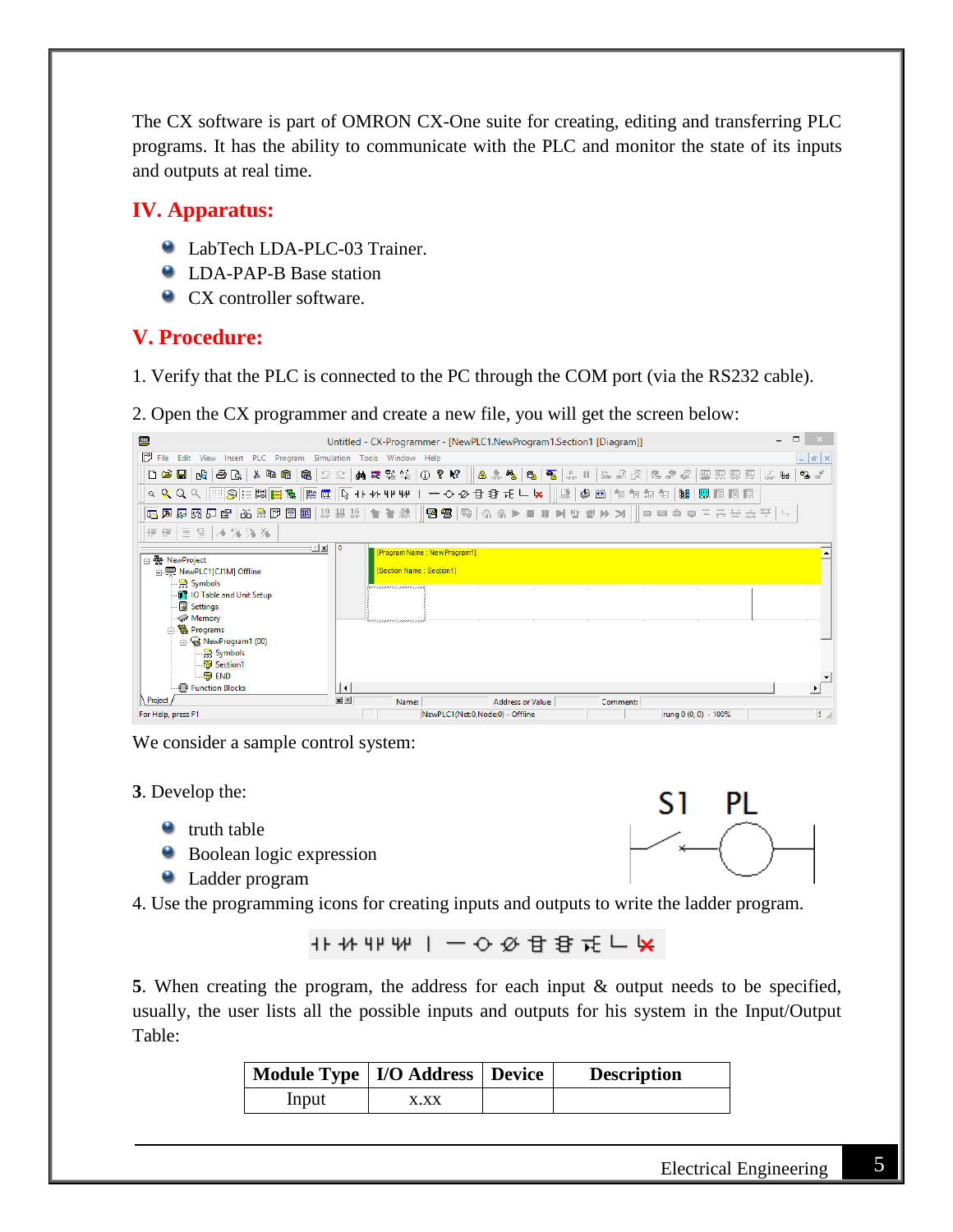The Table is composed of:

- Module type: to specify the type of the component to connect to the PLC: input or output
- I/O address: the PLC pin where the component is connected. For this trainer kit, there are 24 inputs with addresses  $(0.00 \rightarrow 0.011 \& 1.00 \rightarrow 1.11)$  and 16 outputs with addresses (10.00  $\rightarrow$  10.07 & 11.00  $\rightarrow$  11.07)
- Device: the name (abbreviation of the component to be connected to the PLC, it help understanding the wiring to be done between the PLC and the component
- Description: a more detailed description of the device, though optional, it is very helpful for understanding the role of that component in the system, especially big ones.

In this example, we have S1 as input and PL as output, we choose to assign the address 0.00 to S1 and the address 10.00 to PL, the I/O Table would be :

| Module Type   I/O Address   Device   Description |       |     |        |
|--------------------------------------------------|-------|-----|--------|
| Input                                            | 0.00  | S1  | Switch |
| Output                                           | 10.00 | PL. | LED    |

**6**. After creating the ladder program, click on "**Compile**" from the "**program menu**" interface to check that there are no errors in the program.

**7**. Now that the program is successfully compiled, it is time to communicate with the PLC. Click on the "work online" icon  $(\bigtriangleup)$ . Then select the option "Transfer to PLC"  $(\Box)$  to download the program to the PLC as shown in figure below. Download the Programs only, there is no need to transfer anything else.

CX software will ask the user confirmation to switch to "program mode." Since it is going to affect the state of the connected PLC, download the program to the PLC then switch back to the "run mode",



**8**. Now, you have downloaded the program to the PLC. If you are working online, the changes on PLC inputs and outputs are displayed in real-time on the computer screen. The changes are marked in green as illustrated in figure 4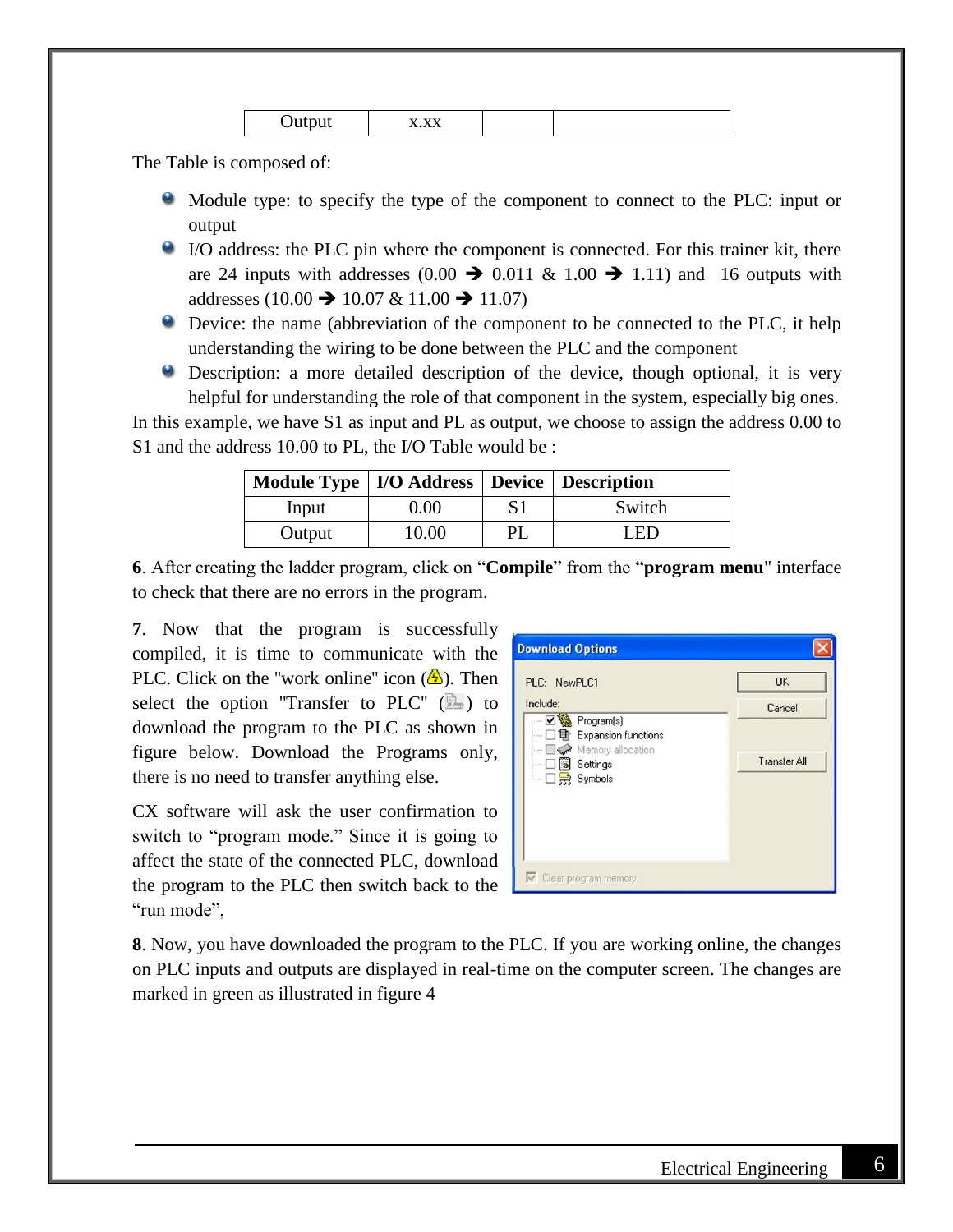

Select the I/O selector switch on the PLC trainer to be ''Internal'', and then try to make changes on the inputs. Observe the outputs. If your program is correct, the output will follow the input condition. Also, observe the computer screen while you are changing the PLC input status.

9. Record the truth table for that program

10. After finishing, Disconnect the PLC from the computer by clicking on the ''work online'' icon.

### **VI. Experimental Work: 1. Preliminary exercise:**

In this section, we will test simple control systems involving switches and LEDs. We will use the internal components (toggle switches & LEDs).

For each of the following control systems (a), (b) and (c), repeat the steps  $3 \rightarrow 9$ 



#### **2. Industrial control system**

We consider the following control system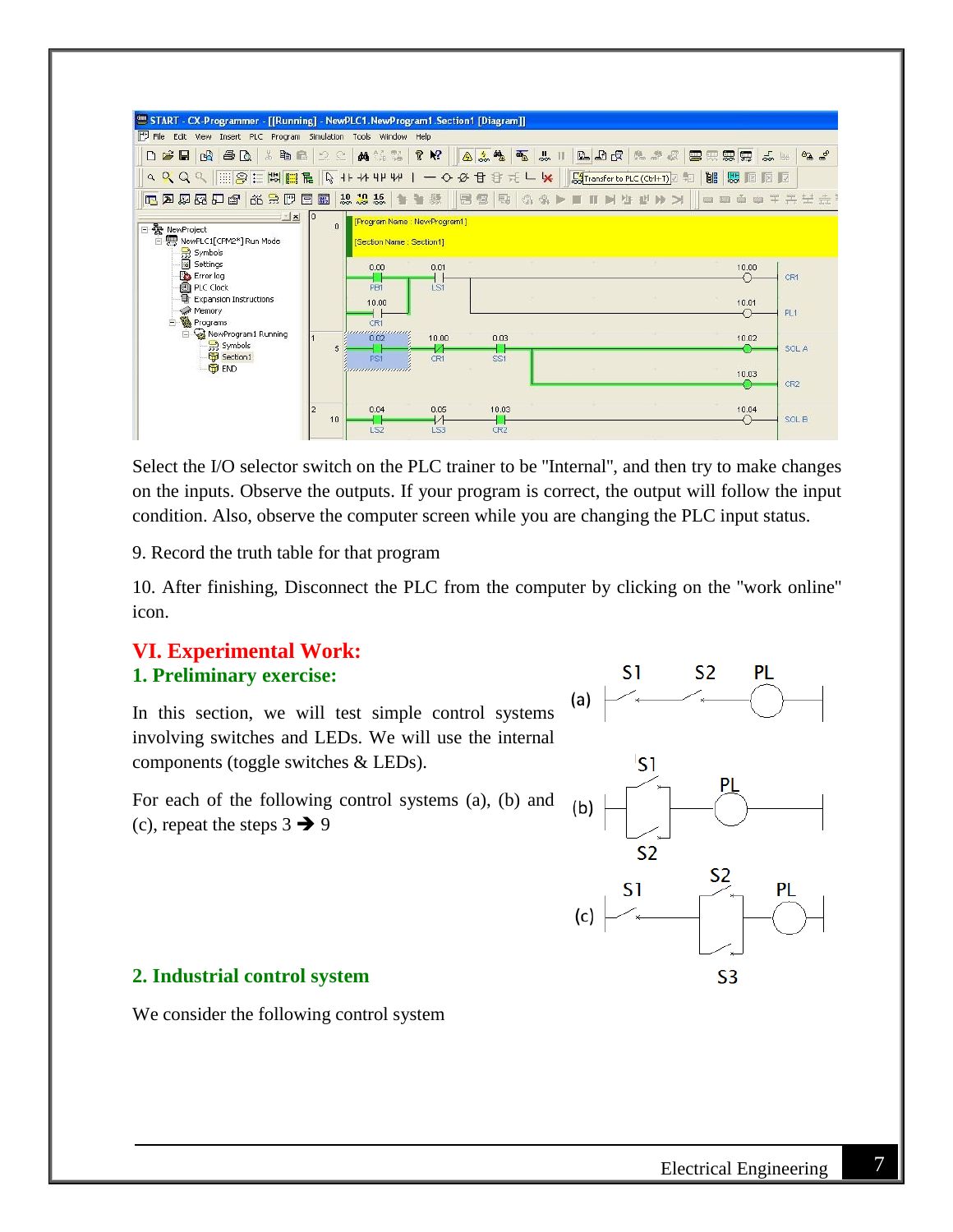

- 1. Repeat the same steps as in the preliminary exercise
- 2. Test the program using external components from the base station.

After completing the experiment, students have to report the following questions:

In the report, provide the following:

- Identify all the I/O devices of the experiment.
- Write the Boolean expression for each of the outputs of the experiment. Can you minimize any of the expressions?

Cross-check your results with the theoretical ones

## **References:**

LabTech LDA manual

## **Experiment 2: Basic Timer and Counter Operations**

## **I. Objective:**

- Work with timers
- Work with counters

#### **II. Test Standard**

### **III. Theory:**

#### **1. Timer On-Delay**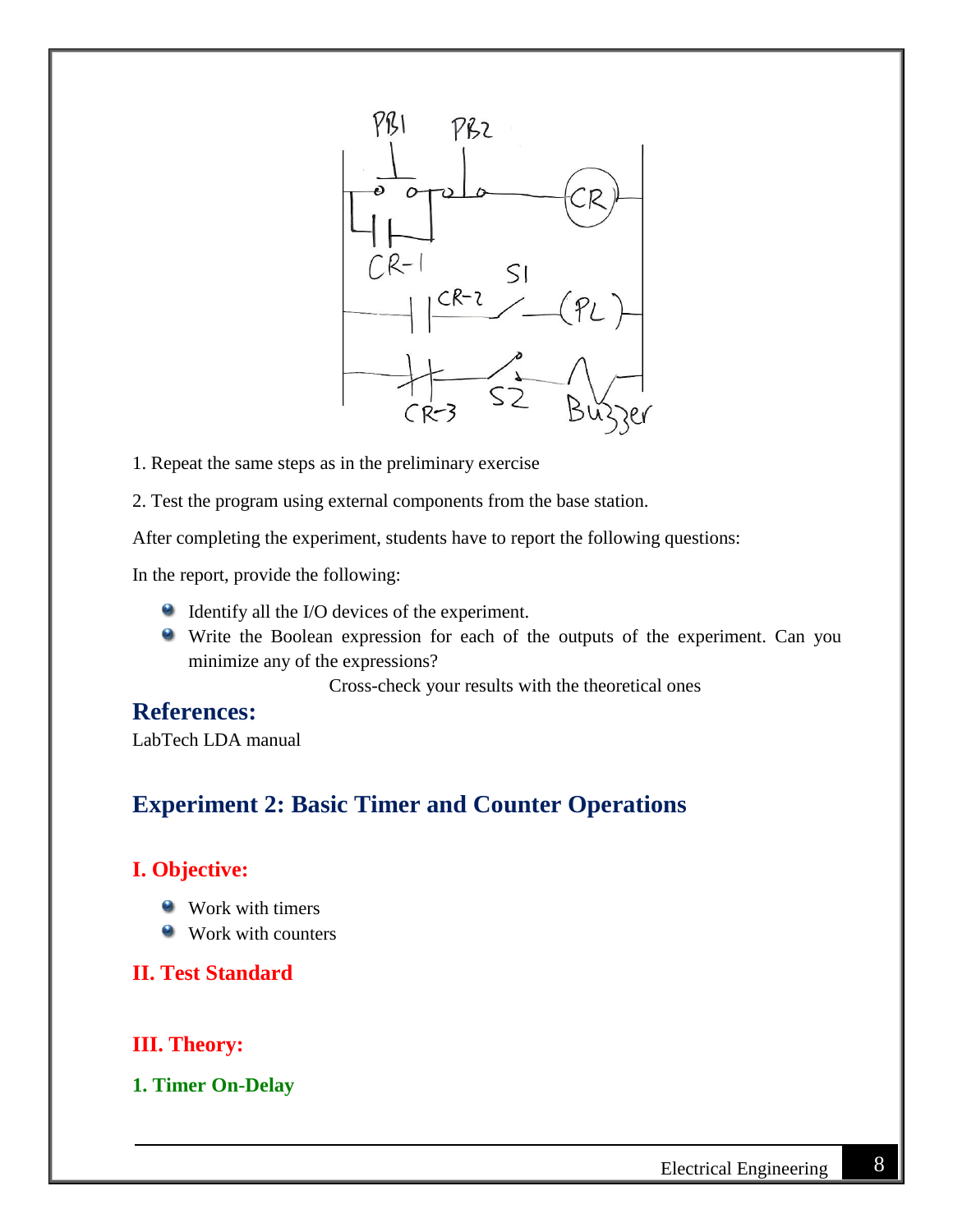A timer is a PLC instruction, when activated (upon pressing a button for example), the timer will start counting for a period for time specified by the program developer. When time reaches 0, the contact will be activated.

5. To create the timer instruction, go to the "**insert**" menu and choose "**instruction**", or click on the instruction icon  $\exists$  in the CX interface. There are many timer instructions, in this lab, we will work with the "**TIM**" instruction, a short timer that works on units of 0.1s and can have a maximum delay of  $\sim$ 25s.

6. The timer instruction requires two parameters:

- **Timer number**: it is possible to put up to 256 timers, each timer need to be identified by a number
- **Set Value** (delay): the duration of the timer, the unit is 0.1s (e.g: putting 10 means 1s delay), the "#" must be put before the number (**#10** instead of just 10)
- 7. There are two methods to configure the timer instruction:
	- Configure the instruction directly while creating it: when adding the timer, write the instruction followed by the parameters separated by space. For example, to create timer 1, with a 5 seconds delay, write the following:



After creating the instruction, it will be displayed in the CX interface as follows: double click on the "**timer number**" or "**set value**" fields to enter the missing information, the color of the "TIM" instruction will turn then from red to black, meaning that the timer block is now correctly configured.



8. To use the timer later as a contact, you should name the contact as follows: **TIMxxx** (or **Txxx** for some versions),where xxx is the timer number (e.g. for timer 1, the contact name is TIM1 OR TIM001)

## **2. Counter:**

A counter is another PLC instruction, when activated (upon pressing a button for example), the counter will start counting for a given number time specified by the program developer. When the counter reaches that limit, the contact will be activated.

Adding and configuring a counter share many similarities with the **TIM** instruction such as steps 5-8:

-Add a new instruction and write **CNT**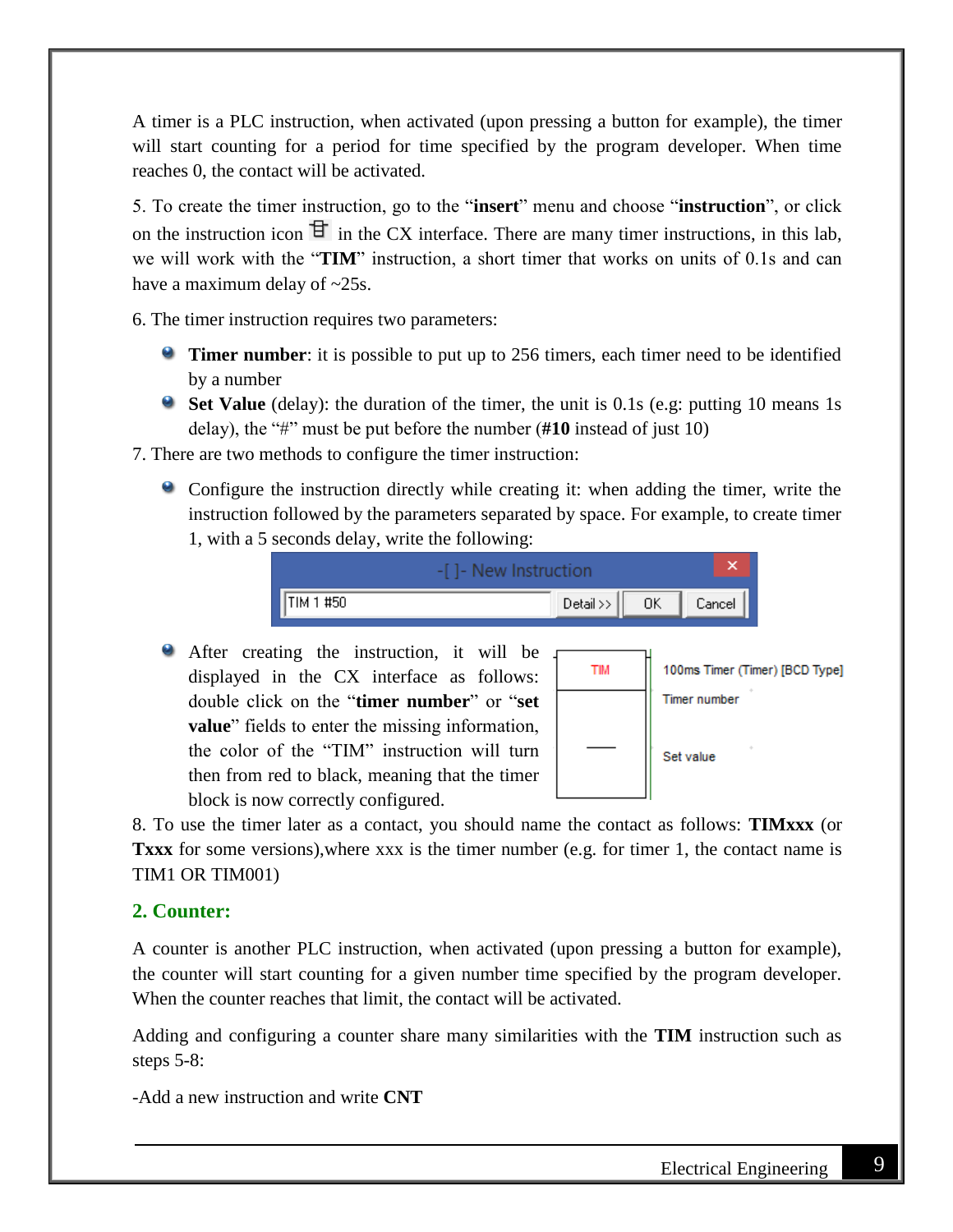-The counter has two parameters also: the ID number and the counter limit. Be careful though that the ID number must not be used anywhere, whether for counters, or even timers. For example, if the program contains a timer that has 1 as the ID, assigning the ID 1 to the counter will result in a compilation error  $\rightarrow$  the ID number is common to all instructions.



Reset the counter (it must be reset at the beginning of the execution)



## **IV. Apparatus:**

- **C** LabTech LDA-PLC-03 Trainer.
- LDA-PAP-B Base station
- CX controller software.

## **V. Procedure:**

1. Verify that the PLC is connected to the PC through the COM port (via the RS232 cable).

2. Prepare the connection and make sure all power connections are made.

3. Now connect the PLC to the PC through COM port and start the CX-controller software

4. Open the CX programmer and create a new file, you will get the screen below:

| 雲                                                                                                                                                                                                                                      | $\Box$<br>Untitled - CX-Programmer - [NewPLC1.NewProgram1.Section1 [Diagram]]                                                                 |
|----------------------------------------------------------------------------------------------------------------------------------------------------------------------------------------------------------------------------------------|-----------------------------------------------------------------------------------------------------------------------------------------------|
| 閁<br>Edit View Insert PLC Program Simulation Tools Window Help<br>File                                                                                                                                                                 | $ E$ $\times$                                                                                                                                 |
|                                                                                                                                                                                                                                        | പ്പോ                                                                                                                                          |
|                                                                                                                                                                                                                                        |                                                                                                                                               |
|                                                                                                                                                                                                                                        |                                                                                                                                               |
| 年年  目呈  14949434                                                                                                                                                                                                                       |                                                                                                                                               |
| ∃ <u>™ xI</u>   0<br>□ < NewProject<br>□ vewPLC1[CJ1M] Offline<br>$\mathbb{R}$ Symbols<br><b>OT</b> IO Table and Unit Setup<br>Settings<br>Memory<br>白 % Programs<br>d NewProgram1 (00)<br>$\Rightarrow$ Symbols<br>Section1<br>⊹® END | [Program Name: New Program1]<br><b>ISection Name: Section11</b><br>,,,,,,,,,,,,,,,,,,,,,,<br>$\sim$<br>$\sim$<br>$\sim$<br>$\sim$<br>'mmmmmmm |
| Function Blocks                                                                                                                                                                                                                        | l٠.                                                                                                                                           |
| Project<br>For Help, press F1                                                                                                                                                                                                          | 회회<br><b>Address or Value:</b><br>Comment:<br>Name:<br>$\frac{1}{2}$<br>NewPLC1(Net:0,Node:0) - Offline<br>rung 0 (0, 0) - 100%               |

## **VI. Experimental Work: Preliminary exercise:**

In this section, we will test simple control systems involving timers and counters, following the experimental procedure shown in the previous section: